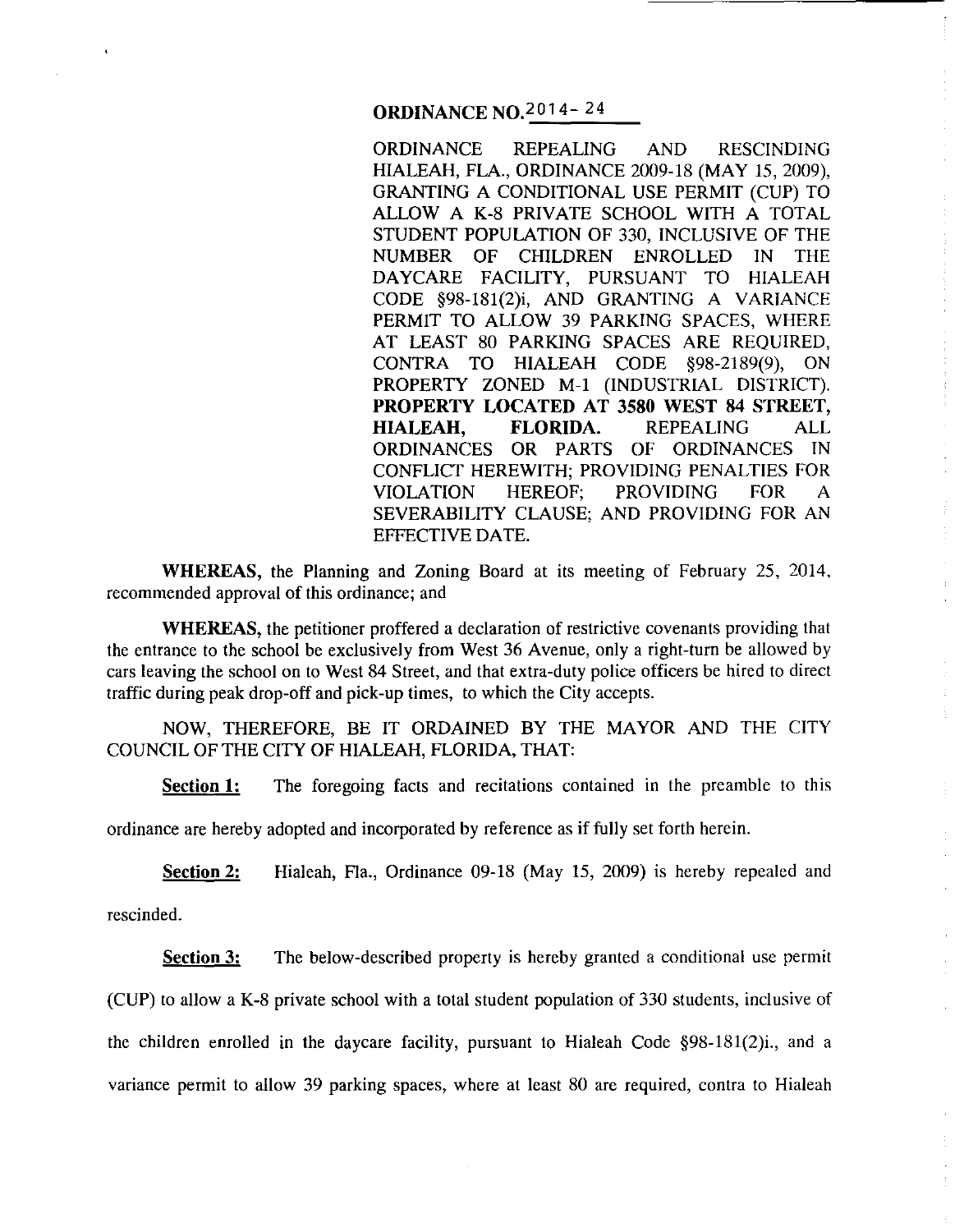Code §98-2189(9), which provides in pertinent part: "Off-street parking shall be provided in accordance with the following minimum standards ... (9) *Elementary, middle and high schools, post-secondary schools, colleges, vocational or trade schools.* One parking space for each 200 square feet of gross floor area of the floor with the greatest area and one parking space for each 400 square feet of all other floors.", on property zoned M-1 (Industrial District). The property is located at 3580 West 84 Street, Hialeah, Miami-Dade County, Florida and legally described as follows:

 $\frac{1}{4}$  $\bar{\bar{z}}$ 

 $\bar{z}$ 

 $\bar{z}$ 

# TRACT A, OF BERNIE INDUSTRIAL, ACCORDING TO THE PLAT THEREOF, AS RECORDED IN PLAT BOOK 158, PAGE 2, OF THE PUBLIC RECORDS OF MIAMI-DADE COUNTY, FLORIDA.

## **Section 4: Repeal of Ordinances in Conflict.**

All ordinances or parts of ordinances in conflict herewith are hereby repealed to the extent of such conflict.

## **Section 5: Penalties.**

Every person violating any provision of the Code or any ordinance, rule or regulation adopted or issued in pursuance thereof shall be punished by a civil penalty not to exceed \$500.00 within the discretion of the court or administrative tribunal having jurisdiction. Each act of violation and each day upon which any such violation shall occur shall constitute a separate offense. In addition to the penalty prescribed above, the city may pursue other remedies such as abatement of nuisance, injunctive relief, administrative adjudication and revocation of licenses or permits.

### **Section 6: Additional Penalties upon Violation of Conditions of** Use.

Any change of the terms and conditions of the use identified in this ordinance and as provided in the Declaration of Restrictive Covenants, if submitted, will cause a revocation of the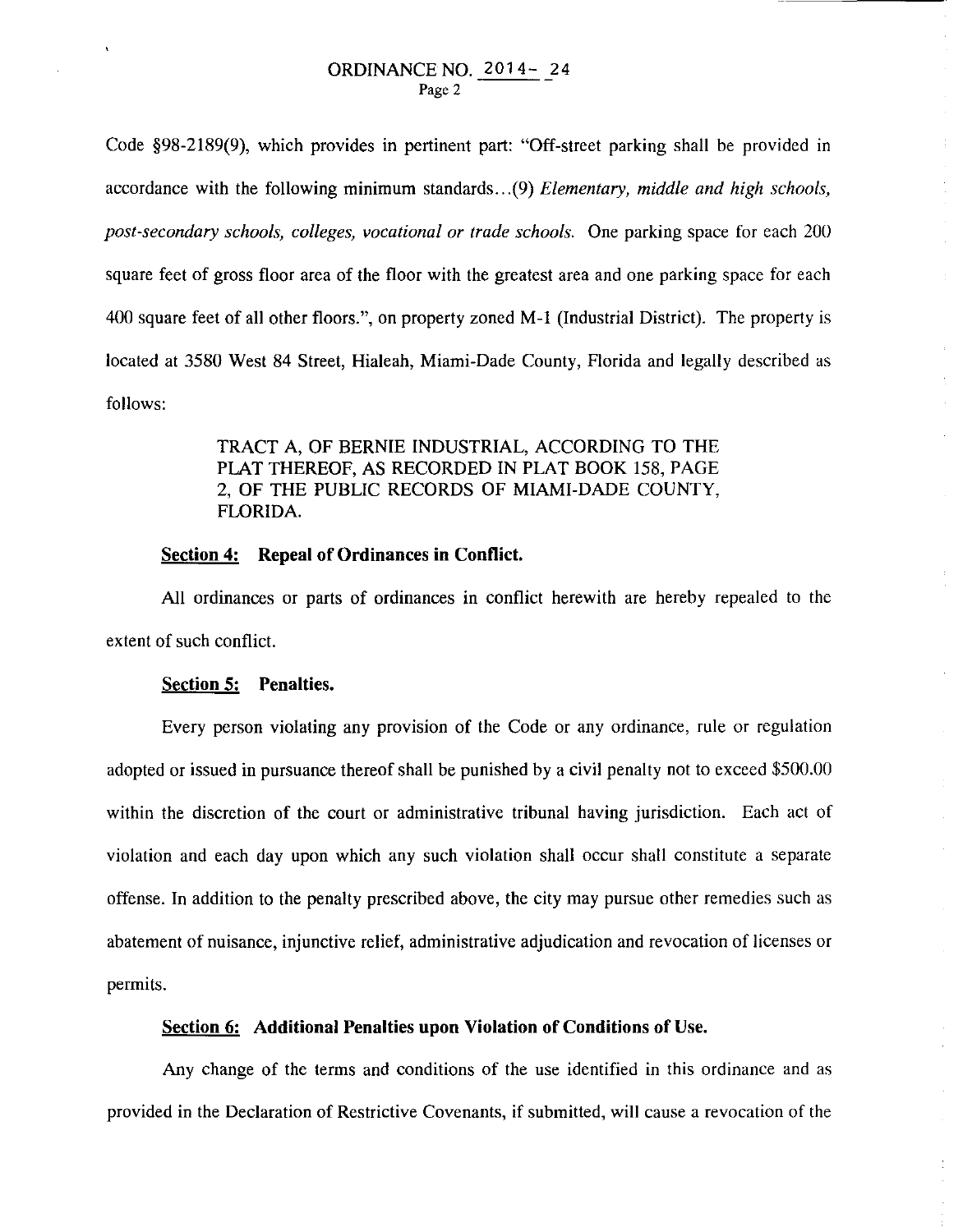city occupational license if issued in connection herewith and the property shall revert to the zoning classification without the benefit of the conditional use and associated variances.

## **Section 7: Severability Clause.**

If any phrase, clause, sentence, paragraph or section of this ordinance shall be declared invalid or unconstitutional by the judgment or decree of a court of competent jurisdiction, such invalidity or unconstitutionality shall not affect any of the remaining phrases, clauses, sentences, paragraphs or sections of this ordinance.

## **Section 8: Effective Date.**

This ordinance shall become effective when passed by the City Council and signed by the Mayor or at the next regularly scheduled City Council meeting, if the Mayor's signature is withheld or if the City Council overrides the Mayor's veto.

|                                    | PASSED and ADOPTED this 25 day of                       | March                  | 2014. |
|------------------------------------|---------------------------------------------------------|------------------------|-------|
|                                    |                                                         |                        |       |
|                                    |                                                         |                        |       |
|                                    |                                                         | Isis Garcia\Naxinez    |       |
|                                    |                                                         | Council President      |       |
| Attest:                            | Approved on this $3$ day of $\bigcup$ $\alpha$ $\alpha$ |                        | 2014. |
|                                    |                                                         |                        |       |
| Marbely's Fatjo, Acting City Clerk |                                                         | Mayor Carlos Hernandez |       |

Approved as to form and legal sufficiency:

William M. Grodoick, City Attorney

**S:\l.Ul\I.EGISIATION\2UJ4-0RDIANCES\.1580WK4ST-chartcrscllool-studcnt-pnp(:ONDT-CUr-parkingvariancc-I'ZH:B2S.doc** 

THE FOREGOING ORDINANCE OF THE CITY OF HIALEAH WAS PUBLISHED IN ACCORDANCE WITH THE PROVISIONS OF FLORIDA STATUTE 166.041 PRIOR TO FINAL READING.

ł.

**Ordinance was adopted by a 6-0-1 vote with Council Members, Caragol, Casitls-Mufioz, Cue-Fuente. Garcia-Martinez, Hernandez and Lozano voting "Yes"& Council Vice President Gonzalez absent.**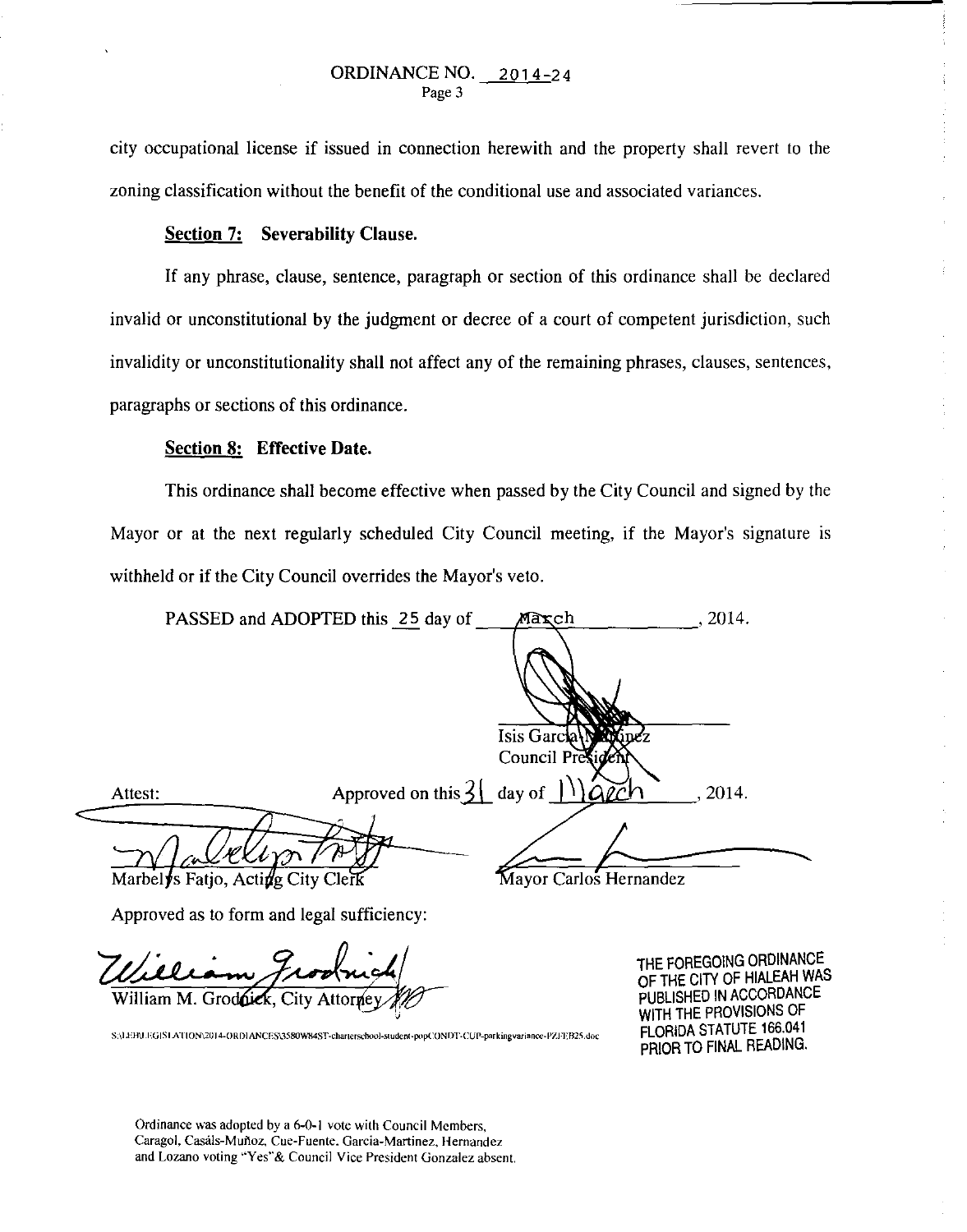

CFN 2014R0299360 OR Bk 29125 Pss 1604 - 1606; (3pss)<br>RECORDED 04/25/2014 11:54:50 HARVEY RUVIHr CLERK OF COURT MIAMI-DADE COUHTYr FLORIDA

Prepared by and return to: City of Hialeah Planning Division 501 Palm Avenue, Second Floor Hialeah, FL 33010

## DECLARATION OF RESTRICTIVE COVENANTS

I, Demetrio Perez, Jr., as sole managing member of and with full intent and authority to legally bind DP Real Estate Holdings, LLC, a Florida limited liability company, being the owner of the land described herein:

Tract A, of Bernie Industrial. according to the Plat thereof, as recorded in Plat Book \58, at Page 2, of the Public Records of Miami-Dade County, Florida.

The property's street address is 3580 West 84 Street; Hialeah, Florida 33018 The folio number is 04-2028-093-0010

hereby make the following Declaration of Restrictive Covenants covering and running with the above property, specifying that this restriction during its lifetime shall be for the benefit of and a limitation upon all present and future owners of the real property described above, in favor of and enforceable by the City of Hialeah, Florida.

In connection therewith, the undersigned covenants, represents and agrees as follows:

- I. The premises, being legally described above, shall be used and licensed to operate a private school with a maximum student population of 330 students. The private school shall only offer instruction for grades starting in kindergarten up to and including eighth grade. The maximum student population of 330 shall include all students or children enrolled in the daycare facility on the premises.
- 2. At the beginning of each school year in operation, the Chief of the Hialeah Police Department, with the assistance of the sector commander and shift officers under his/her command, shall determine, based on the impacts to vehicular traffic on the adjacent roadways observed that are directly related to the school's operation, whether the school operator shall hire Hialeah Police extra-duty police officers to direct and control traffic in to and out of the school as students are arriving to school and as students as being dismissed from school. The number of officers needed, the days and length of time shall be evaluated periodically throughout the school year and at any time at the request of the school operator by the Chief of Police.
- 3. The site shall be designed and improved such that the exclusive point of entry to the school tor any purpose during its operation shall be from West 36 Avenue. All vehicles leaving the property shall do so by making a right-turn only on to West 84 Street.
- 4. Provided that all conditions reflected in this Declaration of Restrictive Covenants have been met, the City of Hialeah hereby agrees to issue an occupational license allowing for the operation of a private school on the premises. If a school is not operated at this site in accordance with the ordinance, including the site plan, covenants, other supporting statements, representations and documents made by the applicant the conditional use permit shall be rescinded and the covenants released.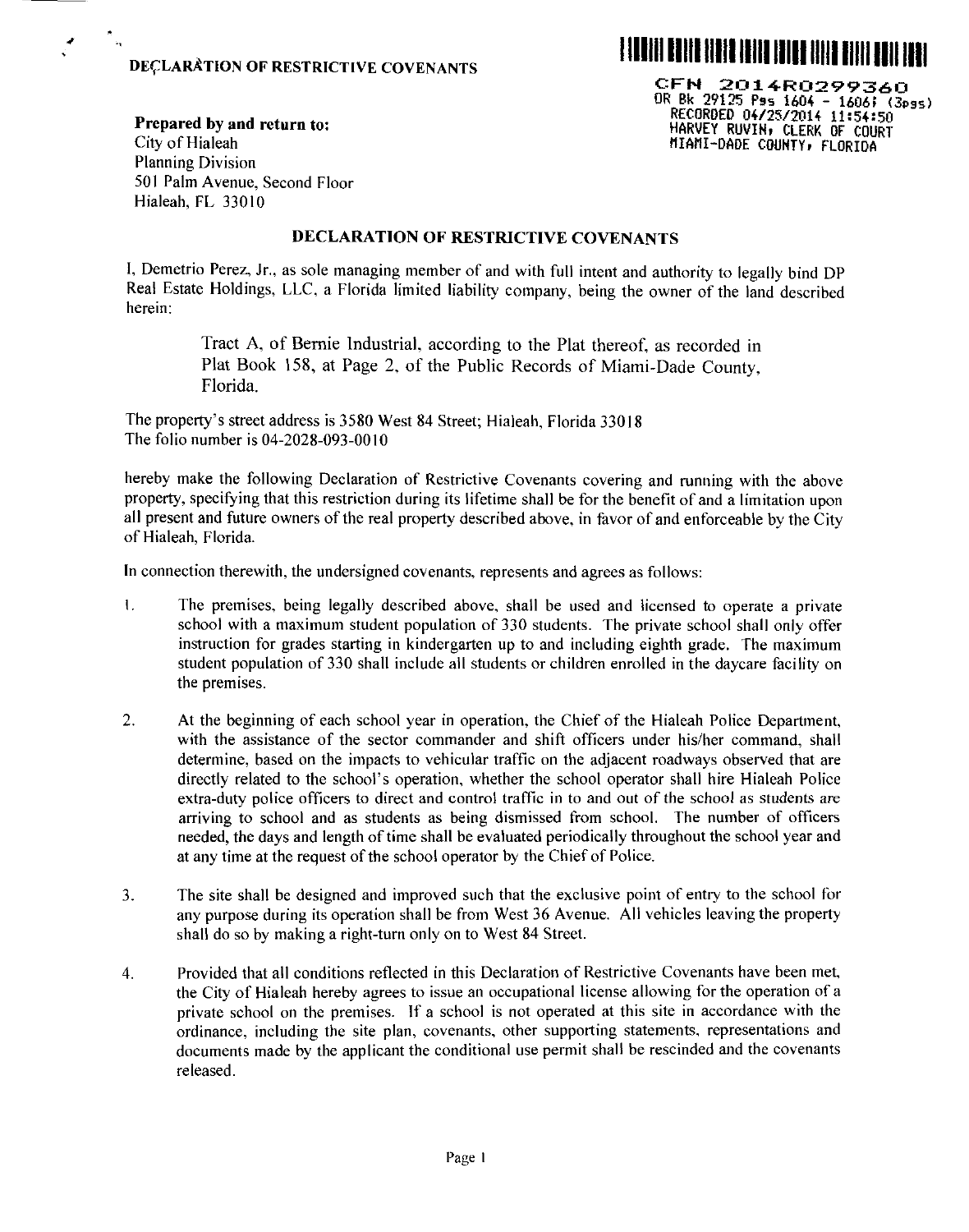## **DECLARATION OF RESTRICTIVE COVENANTS**

 $\mathbf{r}$ 

- 5. As a means of enforcement for any violations of these restrictions, the undersigned consents to the revocation of the business tax receipt and conditional use permit. Thereafter, the premises shall only be developed and used pursuant to the applicable regulations of the underlying zoning classification without the benefit of the conditional use permit.
- 6. This covenant is intended and shall constitute a restrictive covenant concerning the use, enjoyment, and title to the above-described property and shall constitute a covenant running with the land and may be recorded in the Public Records of Miami-Dade County, Florida. This covenant shall remain in full force and effect and shall be binding upon the undersigned, its (their) heirs, successors and assigns until such time as the same is modified, amended or released and may only be modified, amended or released by 3 written instrument executed by the then owner having fee simple title to the property affected or to be affected by such modification, amendment, or release; provided, however, the same is also approved by the City Council and the Mayor of the City of Hialeah, or its successors, by resolution, upon advertised notice, or by ordinance if the covenant is adopted by ordinance or as otherwise provided in Hialeah Charter.
- 7. Where construction has occurred on said property described herein, pursuant to a permit issued by the City of Hialeah, and inspection made and approval of occupancy given by the City, the same shall create a conclusive presumption that the improvements thus constructed comply with the intent and spirit of the restrictions referenced herein and this Declaration of Restrictive Covenants shall not be construed as clouding title of any of said property on which such development has occurred.

IN WITNESS WHEREOF, We have hereunto set out hands and seals at  $\frac{1}{10}$ . Florida, this  $\frac{1}{10}$  day of  $\frac{1}{10}$ .  $\frac{1}{10}$  $~$ **U, Aleth**, Florida, this  $~\overline{\mathcal{A}}$   $\leq$  day of  $\frac{N}{2C}\overline{\mathcal{C}}$  = 2014. (location)

Signed sealed and delivered in the presence of:

Name of Corporation: DP Real Estate Holdings. LLC By: Signed, sealed and delivered in the Managing Member presence of Kunstrio Tern MM/sane Typed/Printed Name itness Typed/Printed Nam  $\gamma$  once and  $\gamma$  and  $\gamma$ Witness yped/Printed Name Corporate Seal